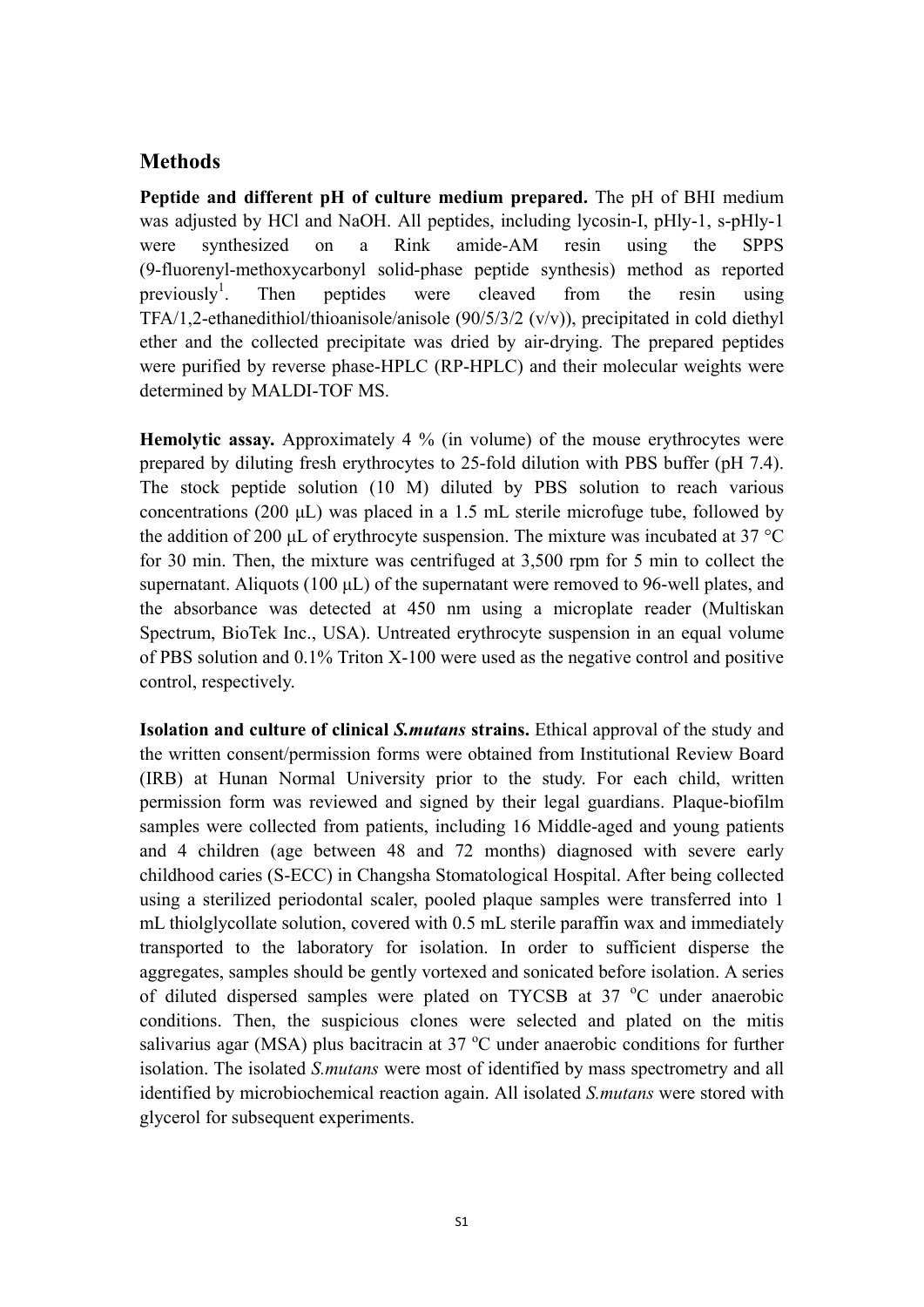**Minimal inhibition concentration (MIC) determination.** *S.mutans* UA159 (ATCC 700610) and 20 clinical *S.mutans* strains were used. *S.mutans* UA159 was purchased from Shanghai Biofeng Biotechnology Co., LTD. These bacteria grown in brain heart infusion broth (BHI, Beijing Land Bridge, China) at 37 °C under anaerobic conditions. Due to bacteria incubation under the condition of excessive acid for a long time will affect its vitality, therefore, pH 5.5 was choose as acidic condition for the MIC determination. Peptides and CHX were dissolved in BHI medium of different pHs (pH 5.5 and 7.0) using serial dilutions to obtain different diluted solutions. 2  $\mu$ L of bacteria ( $1\times10^7$  CFU (colony forming units) in the logarithmic phase were added into each well of 96-well plates containing 200 µL different diluted solutions. Note that peptides also showed absorption value when detected with a microplate reader due to the aggregate behavior of peptides. In order to avoid interfering with the MIC test, it is important to set up the control wells which only contain different concentrations of peptides in BHI medium of different pHs. The absorbance at 600 nm was detected with a microplate reader (Multiskan Spectrum, BioTek Inc., USA) after 48 h. The inhibition rate of drugs on bacteria was calculated based on the absorbance  $OD_{600}(A600)$ . The bacterial viability(%)= $[(A600_{\text{sample}}-A600_{\text{blank}})/(A600_{\text{new}})]$ control-A600 blank)]  $\times$ 100%.

**Bacterial killing by pHly-1 NPs at various pHs.** pHly-1 NPs were diluted in BHI medium of different pHs (pH 4.5, 5.5, 6.8, and 7.0) to obtain specific diluted solutions (final volume of 200 μL). 1 μL bacterial suspension  $(2\times10^8 \text{ CFU/mL})$  in the logarithmic phase was added into corresponding diluted solutions and mixed individually. After being incubated for 10 min at 37 °C under anaerobic conditions, aliquots of 20 μL bacterial suspension were plated on BHI agar plates. The bacterial killing activity of pHly-1 NPs was measured by counting the CFU of alive bacteria with agar plating after incubation under anaerobic conditions for 48 h at 37 °C. The results were determined and presented of three repeats. Bacterial survival( $\%$ ) = CFU of bacteria treated with drugs/CFU of bacteria treated with negative control×100%<sup>2</sup>.

The SYTO 9 / PI double staining and scanning electron microscopy (SEM) were also performed to evaluate the bacterial killing and bacterial membrane disruption. For SYTO 9/PI double staining, pHly-1 NPs was added to actively growing *S. mutans* UA159 (10<sup>6</sup> CFU/mL) at the concentration of 22  $\mu$ M at pH 4.5 or pH 7.0, after 1 h incubation, the bacteria treated were imaged by using LIVE/DEAD BacLight Bacterial Viability Kit (Thermo Fisher Scientific). SYTO 9 and PI were added according to the manufacturer's protocol and used for labeling bacteria. After washing and centrifuging, the bacterial suspension was dropped on a glass slide covered with a slip and observed under a fluorescence microscope.

For SEM, *S. mutans* UA159 was treated by the same way to SYTO 9/PI double staining asay and then harvested, washed, and then fixed in 2.5 % glutaraldehyde for 3 h. After dehydration by serial concentrations of ethanol solutions (10%, 25%, 50%, 75%, 95%, and 100%) and lyophilization overnight, the lyophilized samples were coated with gold and then photographed by SEM.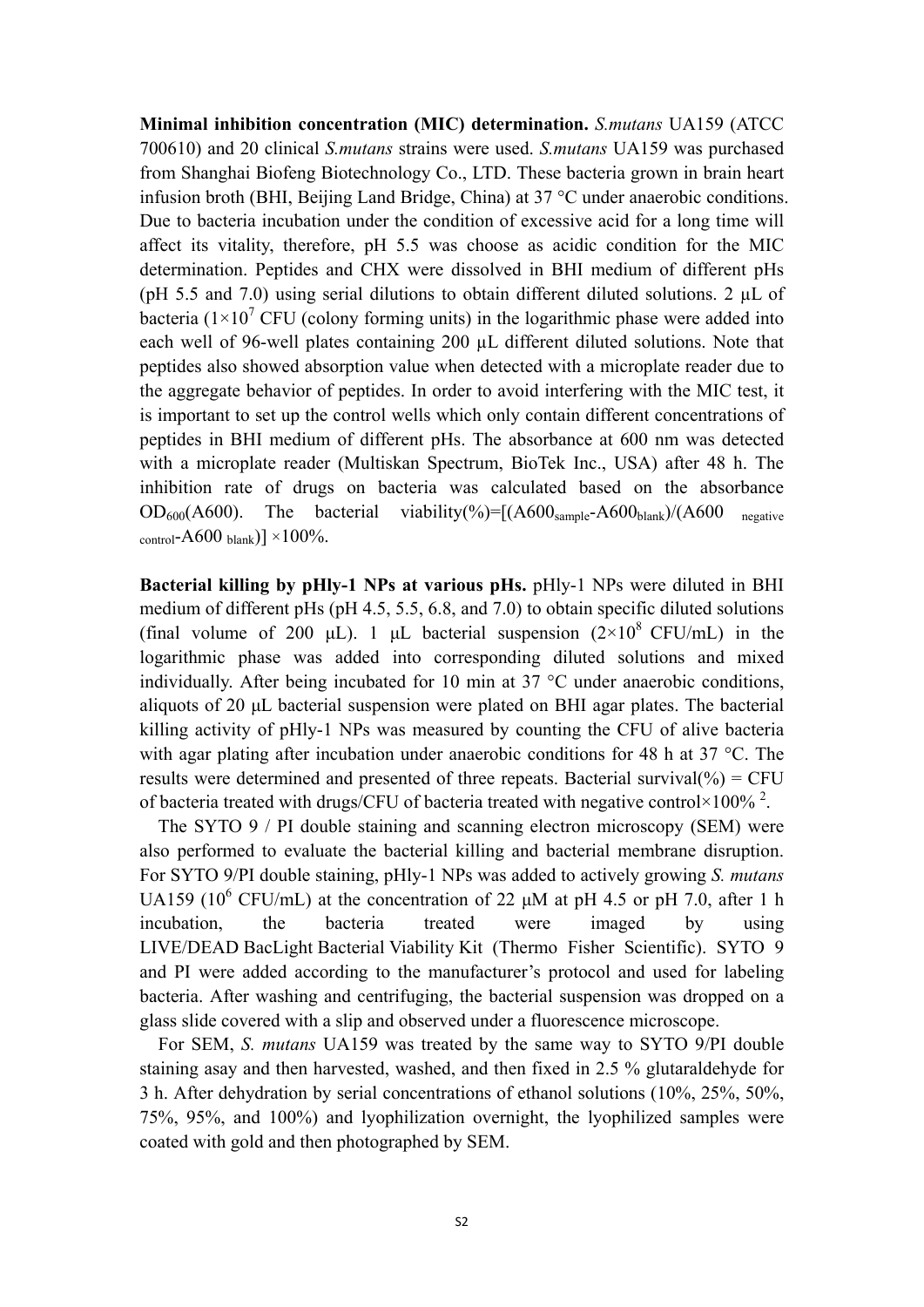**Characterization analysis of pHly-1 NPs at different pHs.** The morphology of pHly-1 NPs at pH 4.5 and 7.0 were analyzed by TEM and AFM, respectively  $^{3,4}$ . TEM images were taken by a Tecnai G2 F20 microscope with an accelerating voltage of 100 kV. The final concentration of TEM samples of pHly-1 NPs was 100 μM. An 8 μL TEM sample was pipetted onto the carbon-coated copper grid surface for 3 min and removed by filter paper. Then, 8 μL of 2 wt % uranyl acetate was dripped onto the grid for staining 3 min. After removing the droplet with filter paper, the grid was dried in a desiccator before measurement.

For AFM characterization, 8 μL of the peptide samples, at the concentration of 100 μM at pH 4.5 or 7.0, were dropped to the freshly cleaved mica surfaces, sit for 5 min and the retained solution was removed by filter paper. After the samples were dried under atmospheric conditions, the images were taken by BenYuan instrument under the tapping mode.

The secondary structure of pHly-1 NPs in different solutions at pH 4.5 and 7.0 was determined by Jasco-810 spectropolarimeter using 2 mm quartz slides at 25 °C. According to the method reported in the literature<sup>5</sup> to prepare liposome required in the secondary structure test. Briefly, lipids were dried from chloroform under vacuum overnight.The vesicles thus formed were then extruded 11 times through a 0.1 μm nucleopore polycarbonate filter (two filters, 100 nm pore size) using a Avanti extruder system to give large unilamellar vesicles of a 100-nm diameter. All spectra were recorded with a wavelength interval of 0.5 nm. The final concentration of peptide samples was 100 μM. In addition, Zeta (ζ) potentials and hydrodynamic sizes of pHly-1 NPs were measured using a Zetasizer (Malvern Instruments, UK). The measurements were performed in the concentration of 100 μM at pH 4.5 and 7.0, respectively.

**RNA-seq Analysis.** *S.mutants* UA159 in the logarithmic growth phase were treated with 22 μM pHly-1 NPs in 1 mL BHI medium (pH 4.5) for 1 h. Total bacterial RNA was extracted by using a mirVana miRNA isolation Kit (ambion). The quality and quantity of the RNA were assessed by NanoDrop 2000/2000c (Thermo Scientific, Wilmington, DE, USA). RNA integrity number (RIN) was analyzed by Agilent 2100 Bioanalyzer (Agilent Technologies, Santa Clara, CA, USA). RiboZero rRNA removal kit (Epicentre, USA) for gram-positive was used to eliminate ribosomal RNA before RNA sequencing analysis. Strand-specific cDNA libraries were generated by standard procedures for ensuing Illumina sequencing using the Illumina Nova 6000 platform (Shanghai Oebiotech Co., Ltd., Shanghai, China) and 150 bp double-ended readings were generated. Raw data sequencing was processed by Trimmomatic. The cleaned reads were mapped to the *S.mutans* reference genome using Rockhooper2<sup>6</sup>. The FPKM value of each transcript was calculated with Rockhooper2. Differentially expressed transcripts were identified by DESeq R package.

**Minimum biofilm inhibition concentration (MBIC<sub>50</sub>) determination.** The MBIC<sub>50</sub> determination was adapted from the reported literature<sup>7</sup>. S.mutans UA159 in the logarithmic phase was diluted in BHI (pH 5.5 or 7.0) containing 1 % sucrose to obtain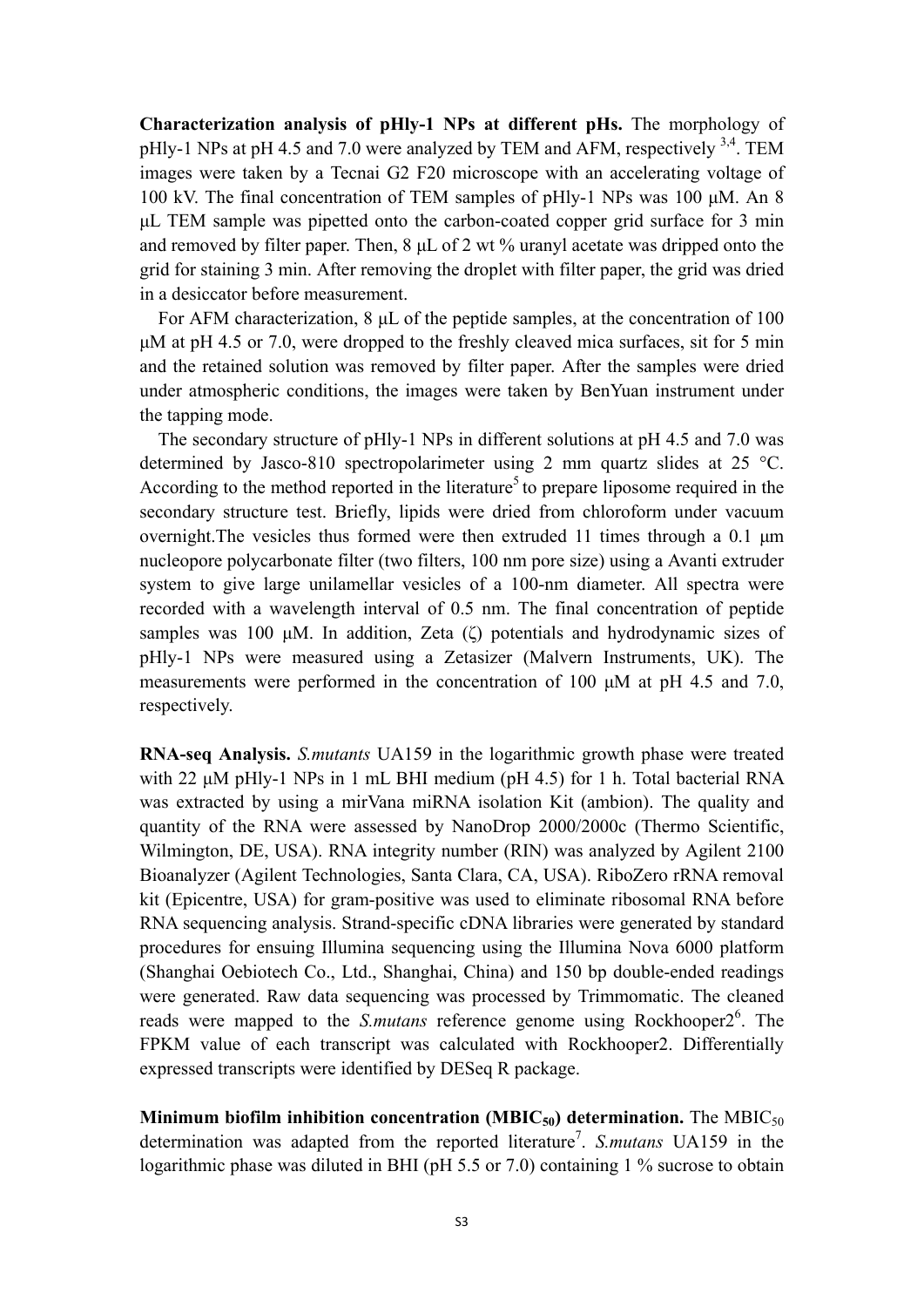a concentration of  $1\times10^8$  CFU/mL. pHly-1 NPs and CHX were diluted in BHI containing 1% sucrose to reach a series of concentrations and added to 96-well microplates (180 μL). Then, 2 μL *S.mutans* suspensions were seeded into 96-well microplates in the presence of different concentrations of pHly-1 NPs and CHX and the plate was incubated at  $37 \text{ °C}$ . After 24 h, the culture supernatants were gently discarded, and each well was rinsed three times with PBS (pH 7.0) to remove unattached bacteria. The bacterial viability was measured by methyl thiazol tetrazolium (MTT) assay. The lowest concentration of pHly-1 NPs or CHX that inhibited biofilm by 50% compared to the untreated culture control was the minimum biofilm inhibitory concentration (MBIC<sub>50</sub>). The MTT assay was performed to determined the minimum biofilm inhibition concentration ( $MBIC_{50}$ ) by using the Microplate Reader at OD 490 nm<sup>7</sup>. The bacterial viability  $(\%)=[(A490_{\text{sample}}-A490$ blank)/ $(A490_{\text{negative control}} - A490_{\text{blank}})\times 100\%$ .

*S.mutans* **biofilm treatment** *in vitro***, characterization and quantitative analysis.**  Biofilms were formed on circular glass slides in a 24-well plate. Specifically, *S. mutans* UA159 in the logarithmic growth phase was adjusted to a final density of  $2\times$  $10^6$  CFU/mL with BHI medium supplemented with 1% sucrose. 12 h after biofilm formation, the circular glass slides were removed and placed in another new 24-well plate for treatment. Before treatment, pHly-1 NPs and CHX were diluted with pH 7.0 or 4.5 PBS to obtain a final concentration of 55 μM. The glass slides were washed three times (1 min/time) with PBS (pH 4.5 or 7.0), and then 55 μM pHly-1 NPs or CHX was added into corresponding wells. After 10 min treatment, the glass slides were washed three times with pH 7.0 or 4.5 PBS and then transferred into a new 24-well plate containing fresh BHI medium supplemented with 1 % sucrose. This treatment regimen was administered every 12 h for a total of 3 times. Biofilms formed on glass slides were used for SEM, fluorescent staining and bacterial quantitative analyses. For SEM analysis, biofilms were fixed with glutaraldehyde and the characterization method was similar to the planktonic bacteria described above.

For fluorescent staining<sup>9</sup>, after the treatment was finished, 1  $\mu$ M Alexa Fluor 647-labeled dextran conjugate (Thermo Fisher Scientific) was added to the BHI medium to label the EPS. 3 min later, the bacteria in biofilms were labeled with 2.5 μM SYTO 9 (Thermo Fisher Scientific). Biofilms on the glass slides were washed 3 times and then observed by using laser scanning confocal microscopy (LSCM) (Leica SP8, Germany).

For quantitative analysis<sup>9,10</sup>, after the treatment was finished, biofilms were removed from the glass slides and homogenized by water bath sonication followed by probe sonication at an output of 7 W for 30 s (Branson Sonifier 150, Branson Ultrasonics). After biofilm homogenates were diluted, 20 μL suspension was plated on BHI agar plates. The effect of pHly-1 NPs or CHX on biofilms was measured by counting the CFU of alive bacteria with agar plating after incubation for 48 h at 37 °C. Bacterial survival( $\%$ ) = CFU of bacteria treated with drugs/CFU of bacteria treated with negative control×100%. The results were determined and presented of three repeats.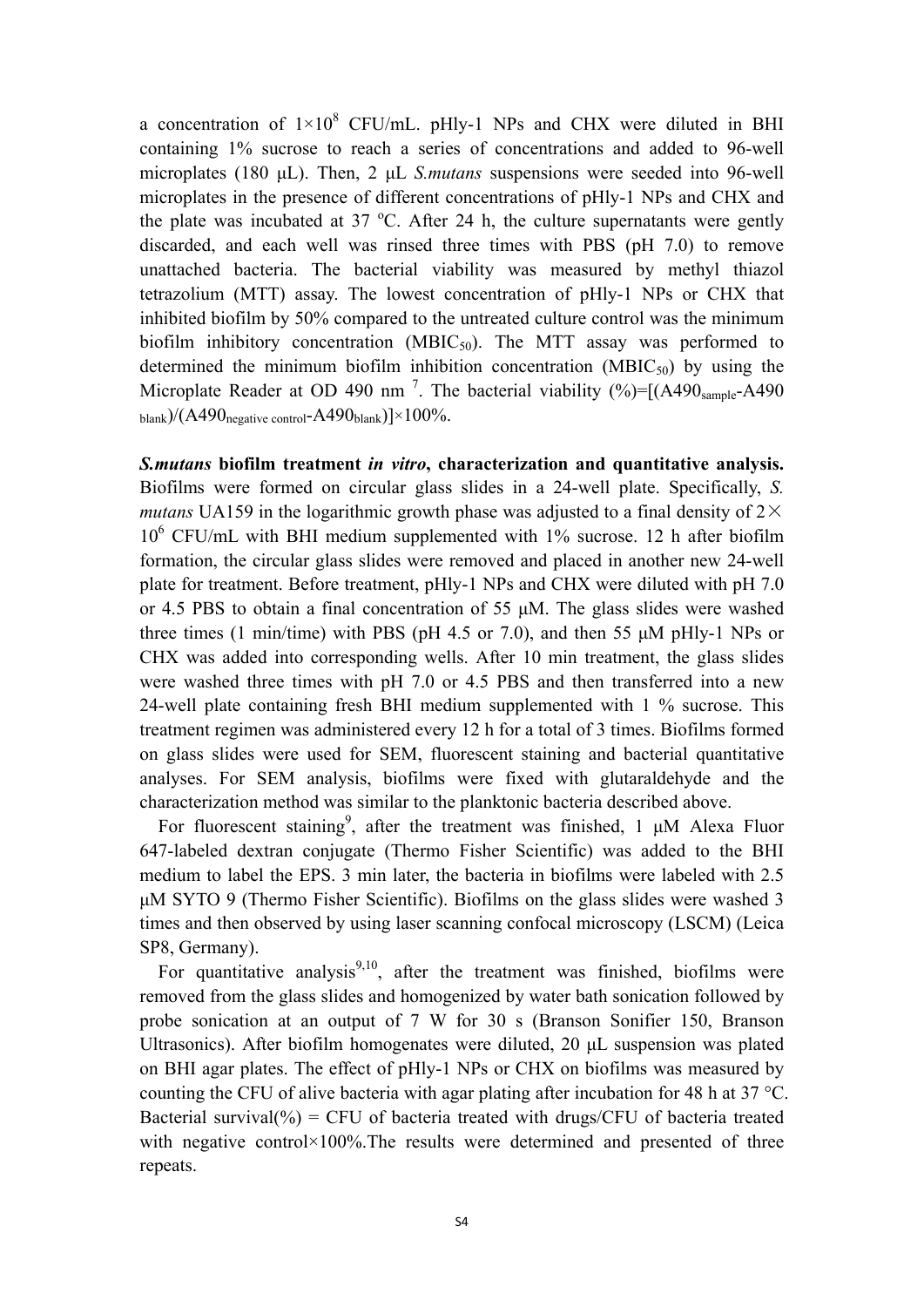**Treatment and quantitative analysis of biofilm model on sHA.** *S.mutans* biofilms also formed on sHA blocks (surface area= $1 \pm 0.2$  cm<sup>2</sup>) in 24-well plates. According to the literature<sup>10</sup>, before the experiment, hydroxyapatite (diameter, 1.25 cm; Kunshan Chinese technology new materials CO, LTD) was coated with filter-sterilized clarified human whole saliva. The biofilm formation, treatment regimen, and quantitative analysis were roughly similar to the biofilms formed on circular glass slides as described above. The differences are that the biofilms should be treated after 24 hours of formation and biofilms were treated every other day for a total of 5 days. In addition, after treatment for 5 days, the sHA blocks were washed with PBS (pH 7.0) and then fixed with 2.5 % glutaraldehyde for 10 min. After being washed another 3 times with PBS (pH 7.0) to remove the remaining glutaraldehyde, the sHA blocks were stained using 0.5% crystal violet for 20 min. The fully washed sHA blocks were observed under a light microscope (Insein Li Fung1080P 60FPS, China).

**Treatment and quantitative analysis of human derived** *ex vivo* **biofilms.** Ethical approval of the study and the written consent/permission forms were obtained from Institutional Review Board (IRB) at University of Hunan Normal University prior to the study. For each patient, written permission form was reviewed and signed. Human derived *ex vivo* biofilm model was performed to further assess the antibiofilm efficacy of pHly-1 NPs (referenced and adapted from Y Liu et  $al^{10}$ ). The plaque-biofilm samples of 4 children were divided into two parts: one is used for isolation of *S. mutans* as described above, and the other was preserved with glycerol. The total cultivable bacteria for *ex vivo* biofilm formation was measured to ensure the same density of added bacteria  $(\sim 2 \times 10^8)$ . To ensure the similar *S. mutans* proportion for inoculum to the greatest extent, the total cultivable bacteria was consisted of 90 % *S. mutans* which was isolated and amplified from the plaque-biofilm samples and 10 % preserved homogenized pooled plaque sample. The biofilms formed on sterilized human enamel blocks in 24-well plates and the blocks were inoculated with cultivable bacteria in BHI containing 1 % sucrose at 37  $\degree$ C and 5 % CO<sub>2</sub>. The treatment regimen was similar to the biofilms formed on sHA blocks as described above. After 5 days, enamel blocks were fixed with 2.5 % glutaraldehyde for 10 min and washed three times with PBS (pH 7.0). Optical 3D surface profilometer (SuperView W1, CHOTEST) was used to analyze the three-dimensional morphology. The quantitative analysis was measured by counting the CFU of alive bacteria with agar plating after incubation for 48 h at 37 °C. Bacterial survival  $(\%)$  = CFU of bacteria treated with drugs/CFU of bacteria treated with negative control×100%.

*In vivo* **rodent model simulating severe childhood caries.** All the animal studies were approved by the Institutional Animal Care and Use Committee (IACUC) of Hunan Normal University, and the National Institutes of Health guidelines for the performance of animal experiments were followed. 15 days-old female Sprague– Dawley rat pups were purchased with their dams from Slac & Jingda Corporation of laboratory animals, Changsha, China. All animals should be checked for the pathogen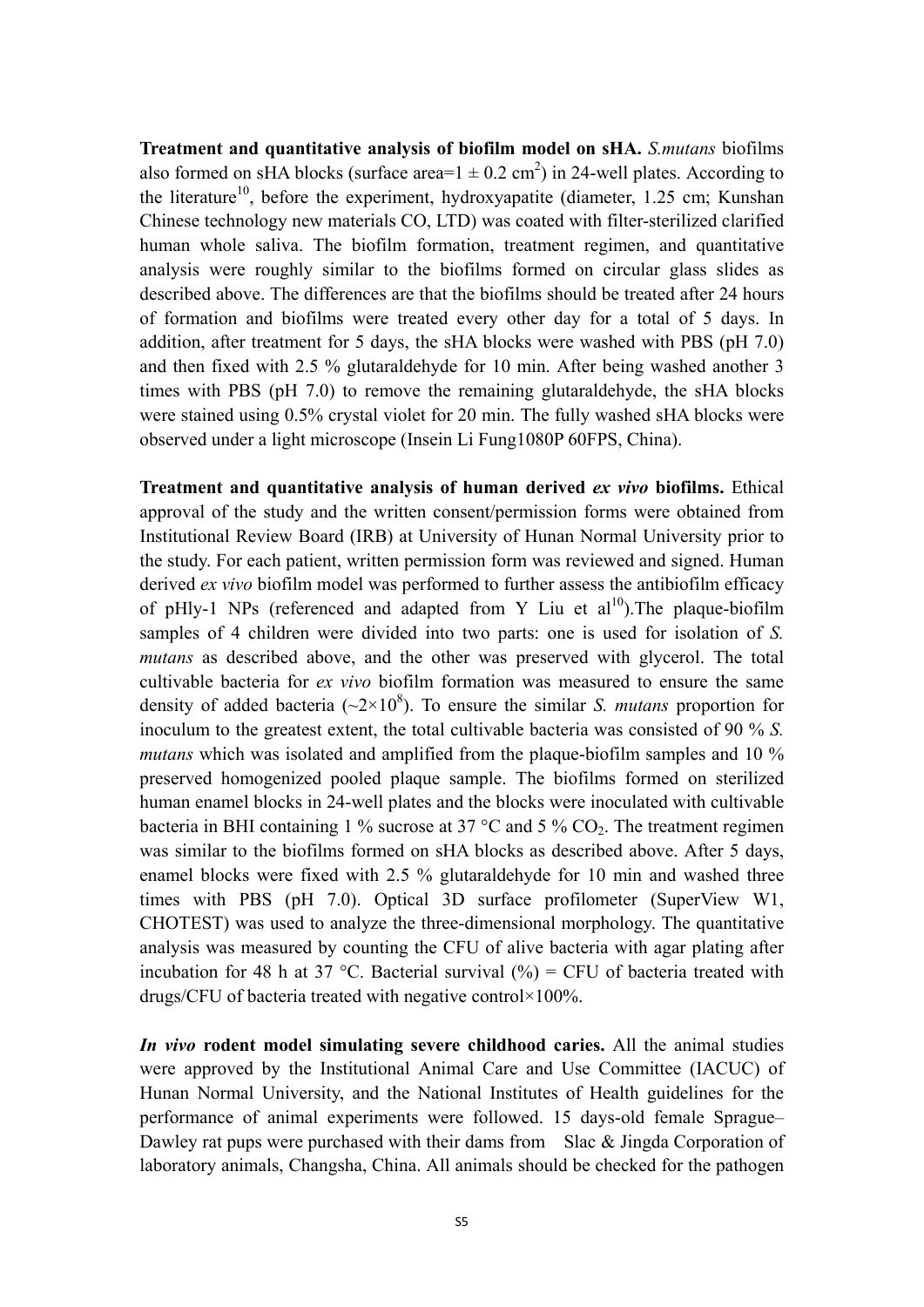infections especially for the *S.mutans* by plating oral swabs on mitis salivarius agar plus bacitracin. The animals were then infected by mouth with *S. mutans* UA159 (mid-logarithmic) 4 times (once a day) by pipetting 0.1 mL of a cell suspension containing  $2 \times 10^8$  colony-forming units into their mouths. When the infection was confirmed, all the pups were randomly placed into three treatment groups, and their teeth were treated topically once a day for a total 35 days using the swabs plus modified syringe. The concentration of CHX and pHly-1 NPs was 100 μM and the volume was 300 μL. The three treatment groups were: (1) control (PBS, pH 4.5); (2) CHX (100 μM, dissolve in PBS, pH 4.5); (3) pHly-1 NPs (100 μM, dissolve in PBS, pH 4.5). Each group was provided the National Institutes of Health cariogenic diet 2000 and water containing 5% sucrose. After 35 days of treatment, all animals were sacrificed and jaws were collected according the literature. Determination of caries score of the jaws was performed by a calibrated examiner who was blind for the study by using codified samples according to Larson's modification of Keyes' system 11-13.

**Toxicity tests on human organoids.** Organoids have been established in our lab. Ethical approval of the study and the written consent/permission forms were obtained from Institutional Review Board (IRB) at Hunan Normal University before the study commencement. For each patient, written permission form was reviewed and signed by themselves. According to the literature<sup>14,15</sup>, briefly, the tissue samples obtained from patients were removed excess fat or muscle tissues and cut into small fragments. The fragments were washed thoroughly, then digested and centrifuged to obtain cell pellet. The resulting pellet was resuspended in ice-cold 70 % BME for incubating 15 min and then the organoid medium was added. The composition of oral and gastric organoid medium was as follows:

Human oral organoid medium contains Advanced Dulbecco's Modified Eagle's Medium/F12 supplemented with penicillin/streptomycin, 10 mM HEPES, 2 mM GlutaMAX, 1×B27 supplement (Life Technologies), 1.25 mM N-acetyl-l-cysteine (Sigma-Aldrich), 10 mM Nicotinamide (Sigma-Aldrich), 50 ng/mL human EGF (PeproTech), 500 nM A83-01(Tocris Bioscience), 10 ng/mL human FGF10 (PeproTech), 5 ng/mL human FGF2 (PeproTech), 1 μM Prostaglandin E2 (Tocris Bioscience), 3 μM CHIR 99021 (Sigma-Aldrich), 1μM Foskolin, 100 μg/mL Primcoin ,10 μM Y-27632 (Wako).

Human gastric organoid medium contains Advanced Dulbecco's Modified Eagle's Medium/F12 supplemented with penicillin/streptomycin, 10 mM HEPES, 2 mM GlutaMAX,1×B27 supplement (Life Technologies), 50 ng/mL human EGF (PeproTech), 200 ng/mL human FGF10 (PeproTech), 1.25 mM N-acetyl-l-cysteine (Sigma-Aldrich), 10 nM Gastin-l, 500 nM A83-01 (Tocris Bioscience), 10 μM Y-27632 (Wako), 100 μg/mL Primcoin, 5 μM SB202190 (Sigma-Aldrich), 1 μM Prostaglandin E2 (Tocris Bioscience), 100 ng/mL human recombinant IGF-1 (Bio Legend), 3 μM CHIR 99021 (Sigma-Aldrich), 10 mM Nicotinamide (Sigma-Aldrich).

For the organoid toxicity assay, organoids were digested into single cells. After centrifugation and washing, single cells were plated in 70 % BME and then added to 96-well plates (5 μL/well). After that, 100 μL organoid medium was added into the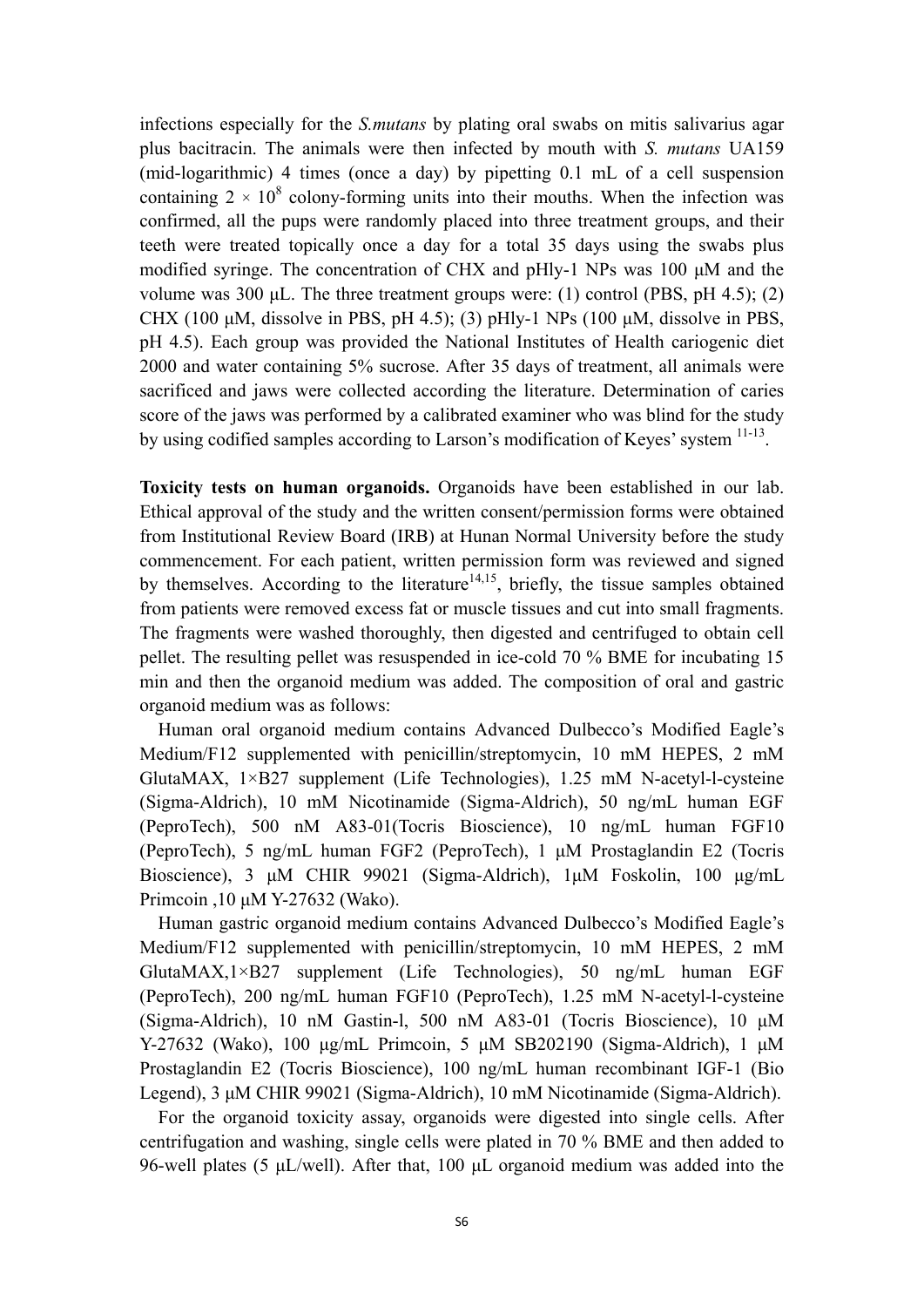wells and changed every 3 days for a total of 8 days. At the  $9<sup>th</sup>$  day, pHly-1 NPs and CHX were diluted by the organoid medium to obtain a serial of concentration solutions and these solutions were added into the corresponding well. After incubation for 1 days, the organoid viability was measured using CellTiter-Glo 3D cell viability assay.

**Toxicity tests on mice.** Furthermore, 35-40 g female Kuming mice were also purchased from Slac & Jingda Corporation of laboratory animals, Changsha, China to systematically evaluate the toxicity of pHly-1 NPs to oral microflora and soft tissue in mice. All animals were randomly placed into three treatment groups, and pHly-1 NPs or CHX in aqueous solution was gradually added to mice mouth once a day for seven days. Considering the concentration of CHX used in clinic is usually 0.2 %, we determined that the concentration of the pHly-1 NPs rinsed mouse's mouth is also 0.2 % and the volume was 100 μL. At the  $8<sup>th</sup>$  day, saliva was drawn for oral microbiome analysis, and gingival, palatal and gastric tissues were collected for histopathological analysis.

**Oral flora 16S rRNA sequencing.** Total genomic DNA of oral samples was extracted in OE Biotech Company (Shanghai, China) using a QIAamp DNA Stool Mini Kit (Qiagen, Germantown, MD, USA). Bacterial DNA was amplified with primers targeting the V3-V4 regions (50-TACGGRAGGCAGCAG-30, 50-AGGGTATCTAATCCT-30) and the final amplicon was quantified using a Qubit dsDNA assay kit (Life Technologies, California, United States). Equal amounts of purified amplicons were pooled for subsequent sequencing by the Illumina Nova 6000 platform (Illumina, USA) (Shanghai Oebiotech Co., Ltd., Shanghai, China). The raw data were treated and processed using the QIIME software package (version 1.8.0). The operational taxonomic units (OTUs) were generated using Vsearch software with a 97% similarity cutoff. The QIIME package and the RDP classifier (confidence threshold was 70%) were performed to select the representative read of each OTU and annotate and BLAST against the Silva database Version 123, respectively. Furthermore, the microbial diversity in oral samples was estimated by using the alpha diversity that include Chao1 and Shannon index. The bacterial diversity between groups was compared using the Wilcoxon rank sum test.

## **References**